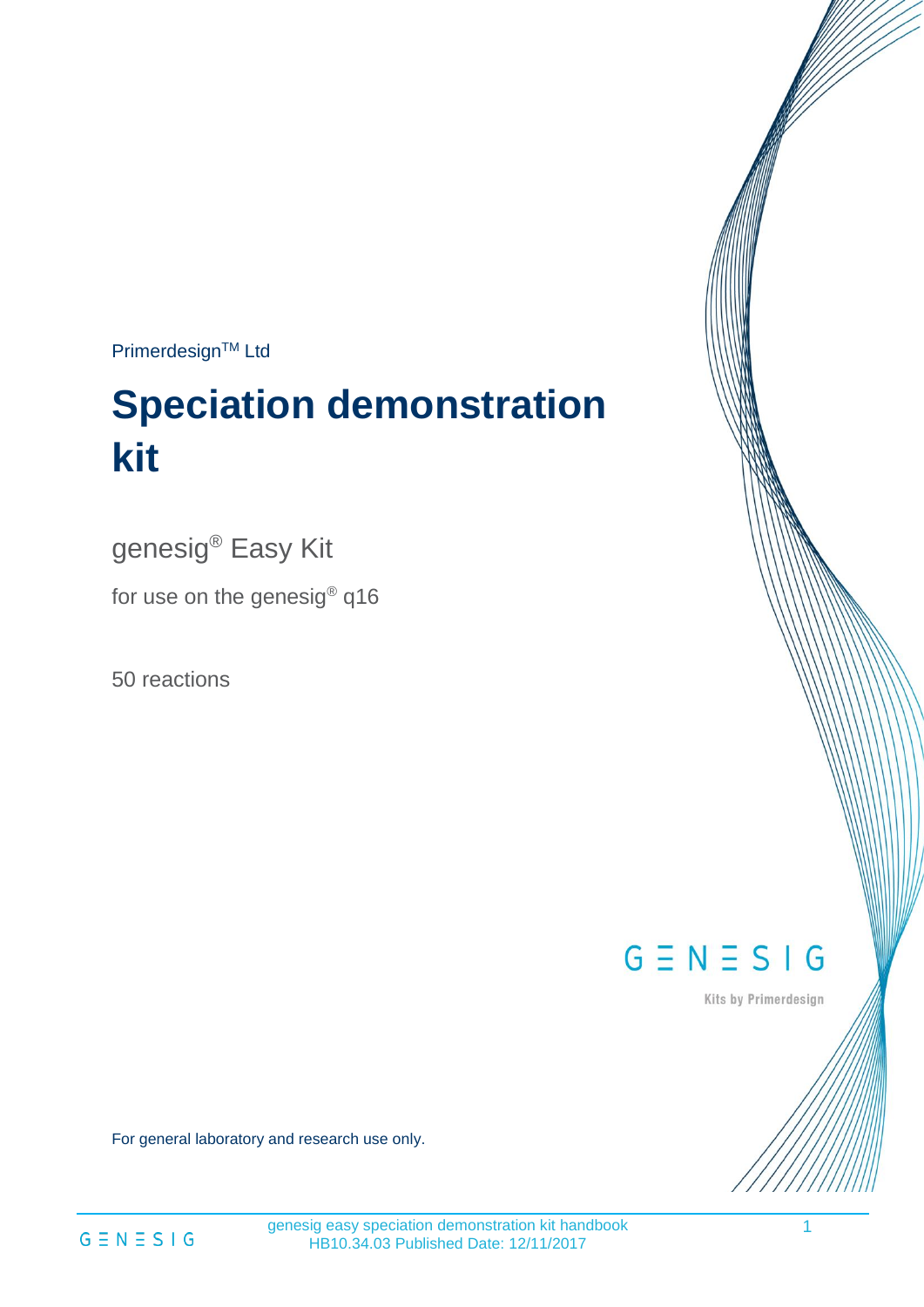# **Contents**

| genesig® Easy: at a glance                        | 3  |
|---------------------------------------------------|----|
| <b>Kit contents</b>                               | 4  |
| Reagents and equipment to be supplied by the user | 4  |
| <b>Kit introduction</b>                           | 5  |
| <b>Step-by-step guide</b>                         | 6  |
| What do my results mean?                          | 12 |
| Kit storage and stability                         | 15 |
| <b>Notices and disclaimers</b>                    | 15 |
| <b>Trademarks</b>                                 | 15 |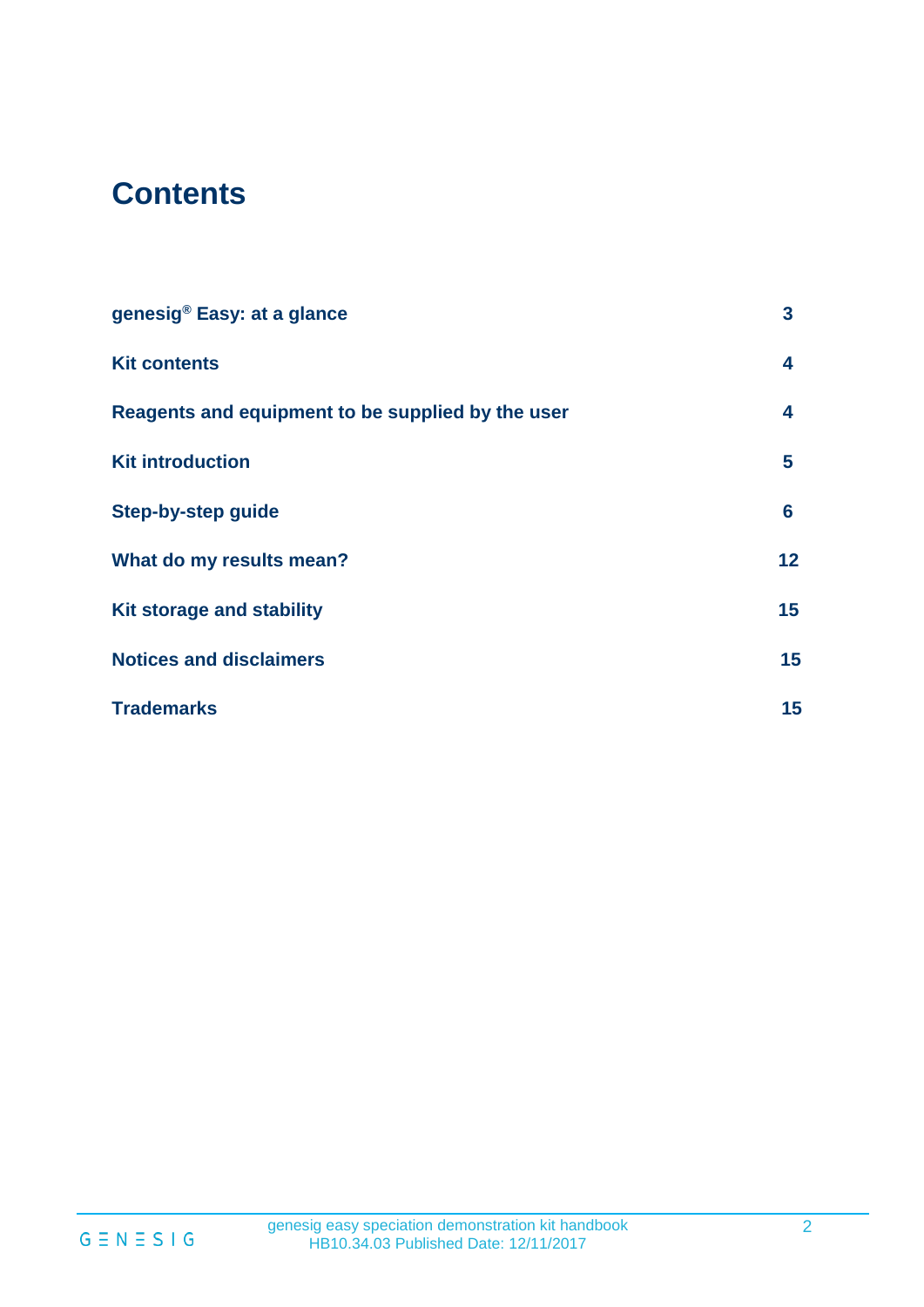# **genesig® Easy: at a glance guide**

#### **For each DNA test**

| Component                 | olume/          | Lab-in-a-box pipette |  |
|---------------------------|-----------------|----------------------|--|
| Demo species reaction mix | 10ul            |                      |  |
| Demo species sample       | 10 <sub>µ</sub> |                      |  |

#### **For each positive control**

| Component                 | /olume          | Lab-in-a-box pipette |  |
|---------------------------|-----------------|----------------------|--|
| Demo species reaction mix | 10µl            |                      |  |
| Positive control template | 10 <sub>µ</sub> |                      |  |

#### **For each negative control**

| Component <sup>1</sup>    | Volume          | Lab-in-a-box pipette |  |
|---------------------------|-----------------|----------------------|--|
| Demo species reaction mix | 10 <sub>µ</sub> |                      |  |
| Water                     | 10 <sub>µ</sub> |                      |  |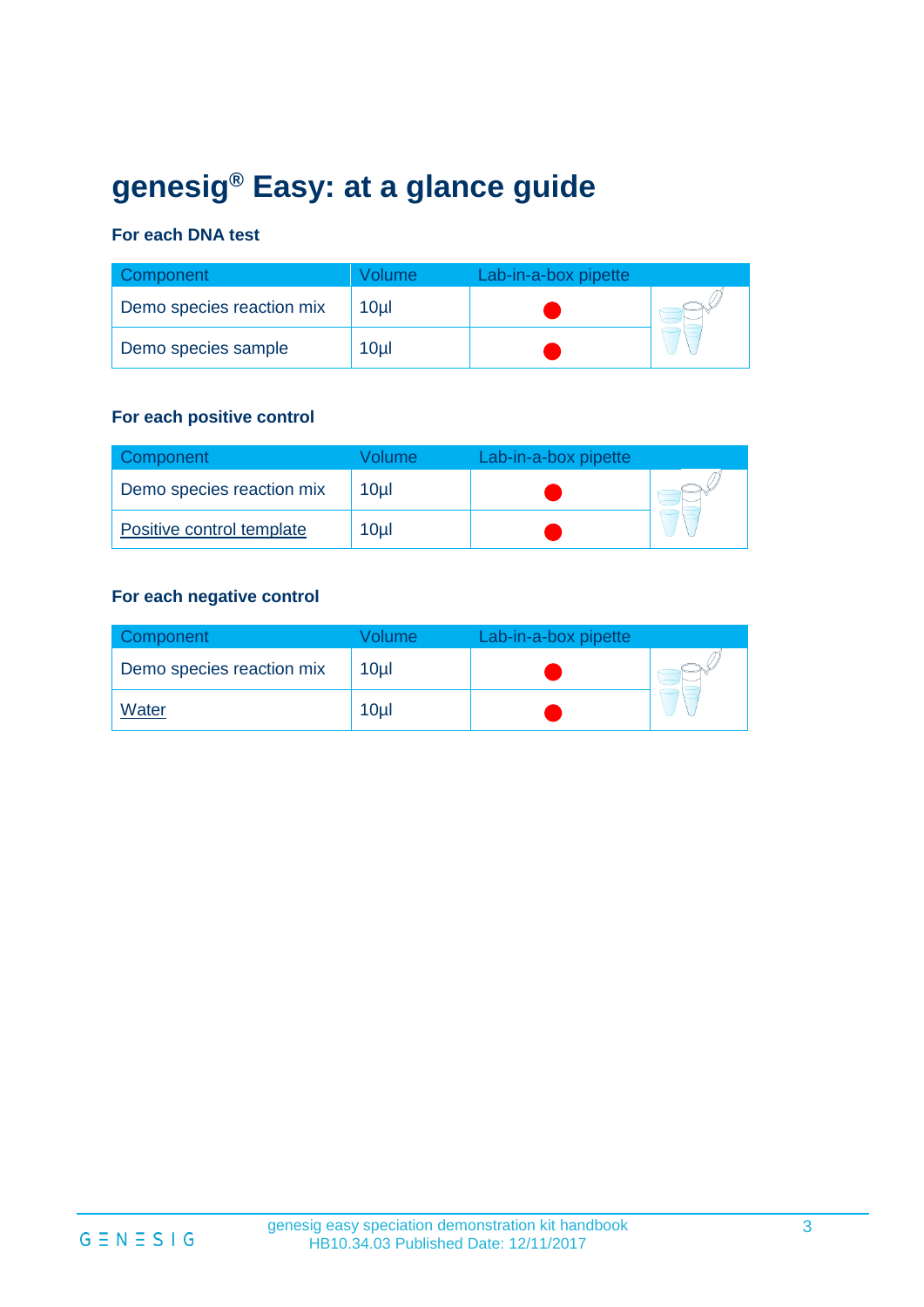# **Kit contents**



# **Reagents and equipment to be supplied by the user**

- **genesig® q16 instrument**
- **genesig® Lab-In-A-Box**

The genesig Lab-In-A-Box contains all of the pipettes, tips and racks that you will need to use a genesig Easy kit. Alternatively, if you already have these components and equipment these can be used instead.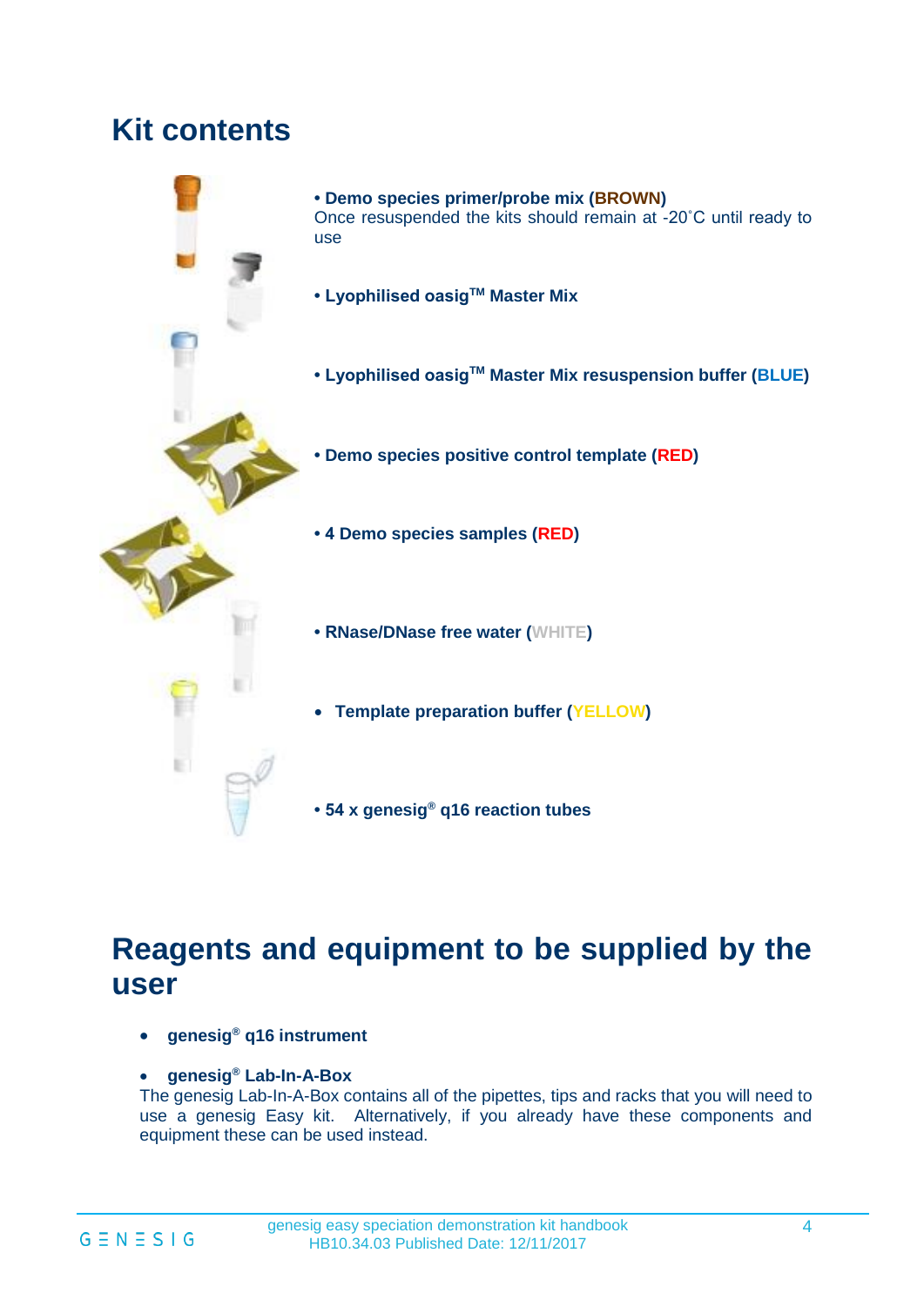# **Kit introduction**

This kit is a speciation demonstration kit for use on the q16 instrument. The core components of this kit are identical to those in the standard genesigEASY kit range.

The kit includes 4 demonstration samples that are carefully designed to give a range of test results that will be representative of the results that will be achieved by the real genesig Easy kits.

Simply use these 4 demonstration samples as if they were "real-world" samples.

#### **The 4 samples are as follows:**

- 1. Demo species Fail sample: This sample is designed to mimic a sample of poor quality and will give a failed test result.
- 2. Demo species Neg sample: This sample is designed to mimic a negative sample and will give a negative result
- 3. Demo species Low sample: This sample is designed to mimic a positive sample with a low level of DNA present.
- 4. Demo species High sample: This sample is designed to mimic a strong positive sample.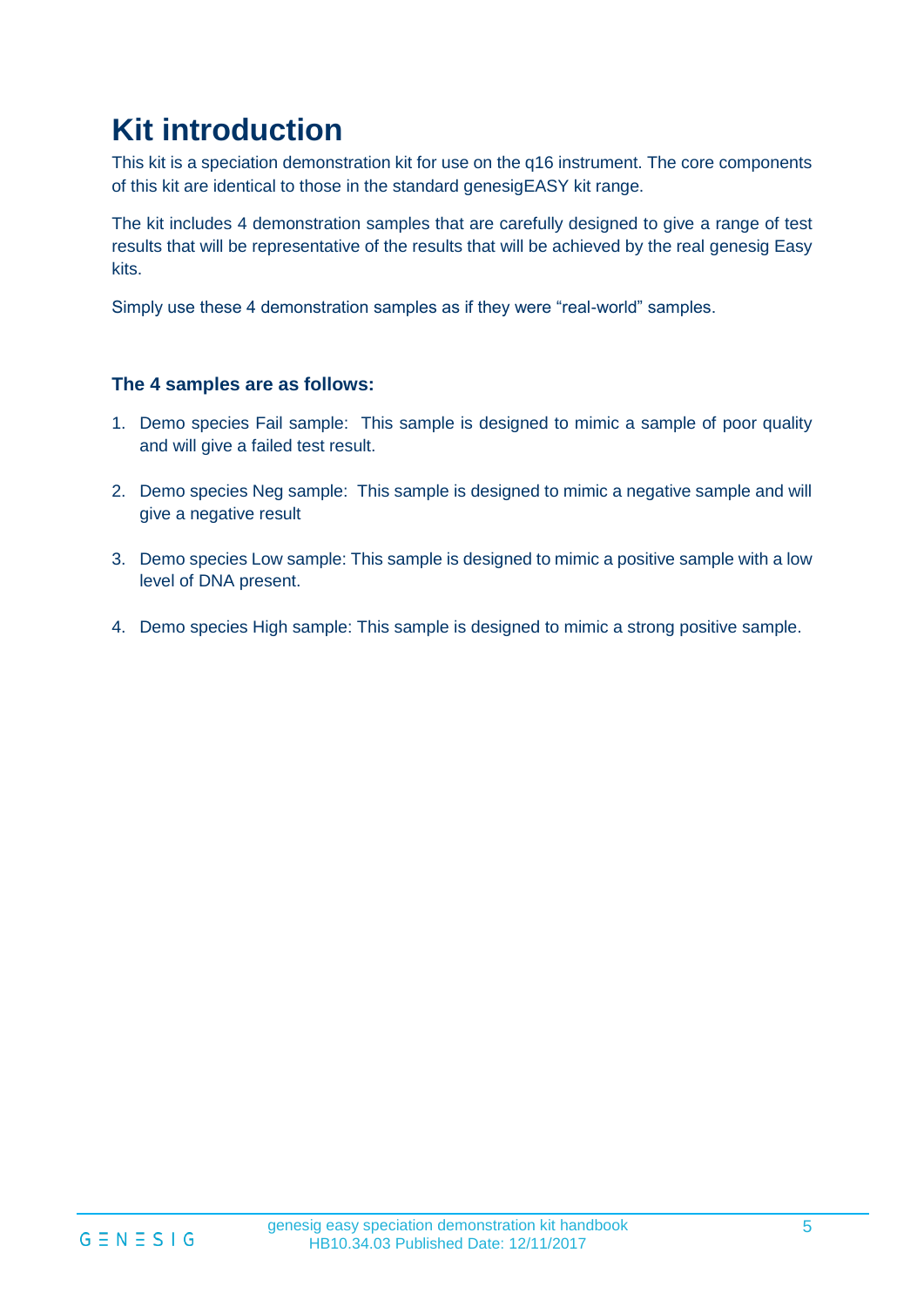# **Step-by-step guide**



### 1. Create your reaction mix

Use the blue pipette to transfer 500µl\* of the oasig Master Mix resuspension buffer into the tube of lyophilised oasig Master Mix and mix well by **gently swirling**. Then transfer all of that oasig Master Mix into the brown tube labelled demo species primers/probe.

\* Transferring 525µl of the oasig Master Mix resuspension buffer to your oasig Master Mix (instead of the 500µl recommended above) will enable you to take full advantage of the 50 reactions by accounting for the volume losses during pipetting. In order to do so with the genesig Easy fixed volume pipettes use 1 x blue, 2 x red and 1 x grey pipettes to make the total volume. Please be assured that this will not adversely affect the efficiency of the test.

Cap and shake tube to mix. A thorough shake is essential to ensure that all components are resuspended. **Failure to mix well can produce poor kit performance**.

Leave to stand for 5 minutes. Now your reaction mix is ready to use.

Store the reaction mix in the freezer from hereon.

#### Top tip

- Ensure that the reaction mix is mixed thoroughly before each use by shaking.
- Once resupended do not expose genesig Easy kit to temperatures above -20˚C for longer than 30 minutes at a time.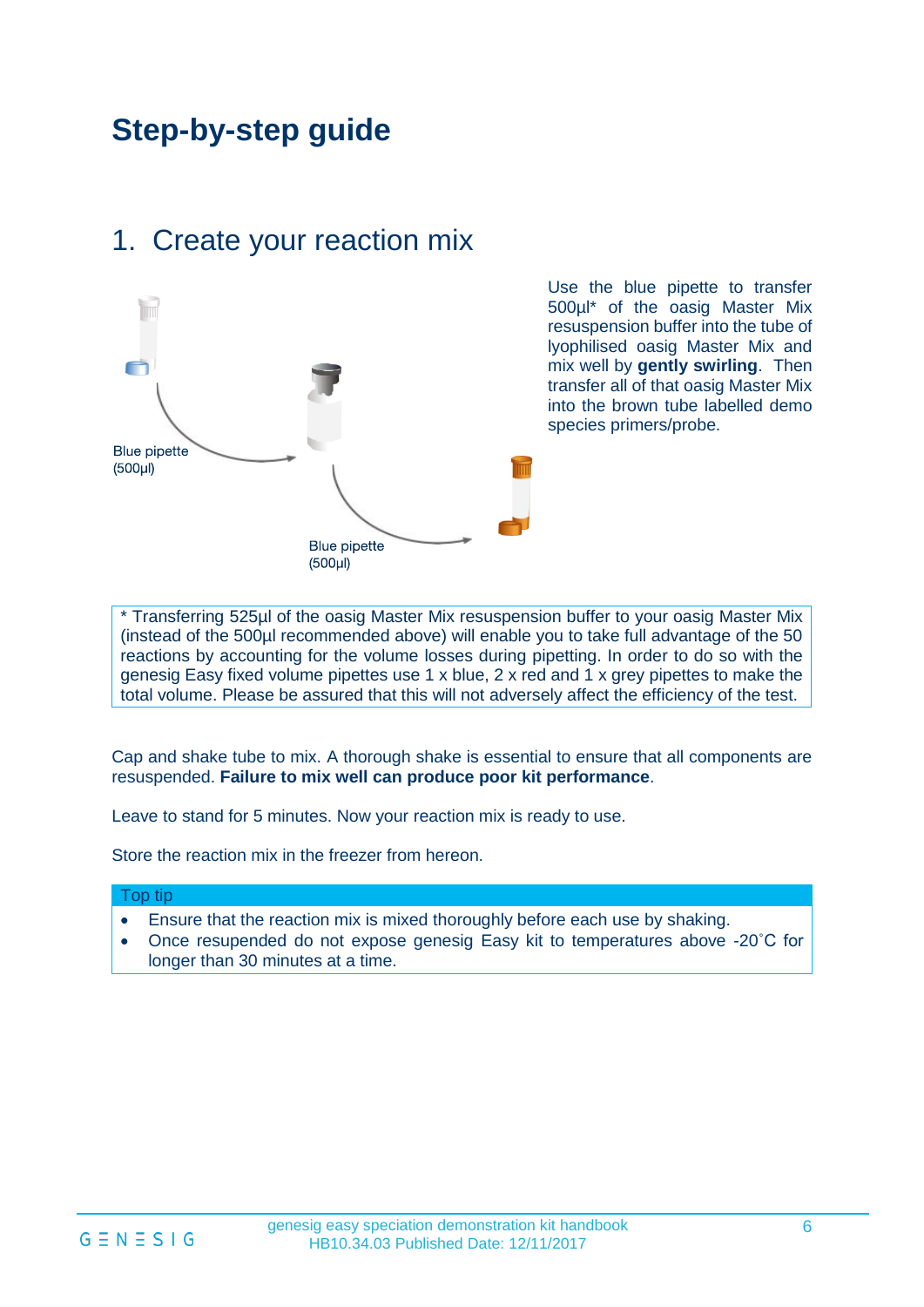### 2. Add reaction mix to all reaction tubes



For every reaction to be run, use the red pipette to add 10µl of your demo species reaction mix to every tube.



• You can label the tube lids to aid your reaction setup but avoid labelling tube sides.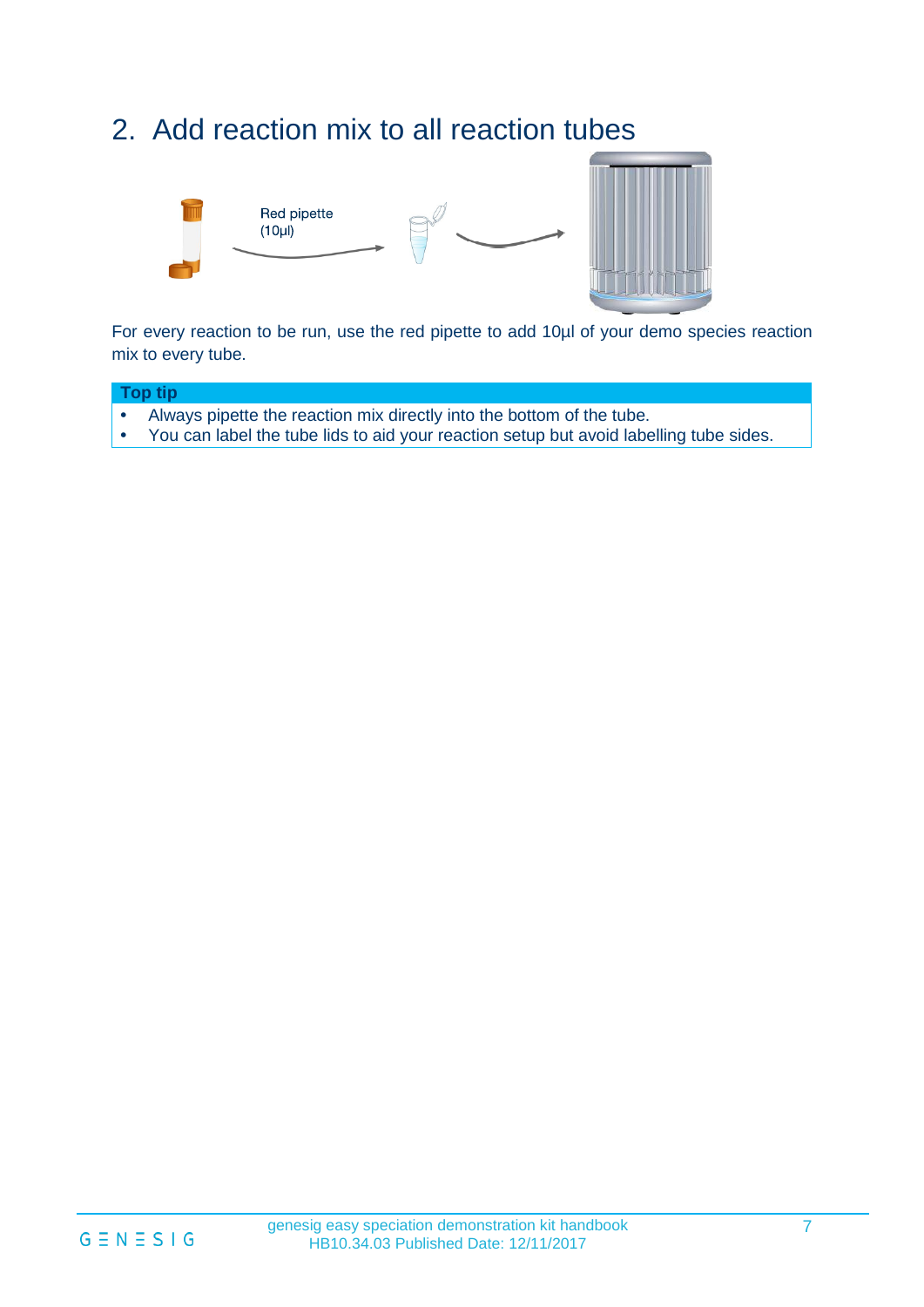# 3. Negative control



For each test you will require a negative control. Instead of DNA, water is used. This sample should prove negative thus proving that all of your positive samples really are positive.

To create a negative control reaction, simply use the red pipette to add 10µl of the water to the required reaction tubes. Close these tubes after adding the water.

Because some genesig kit targets are common in the environment you may occasionally see a "late" signal in the negative control. The q16 software will take this into account accordingly.

#### **Top tip**

**•** Always add the water to the side of the tube to reduce the introduction of bubbles.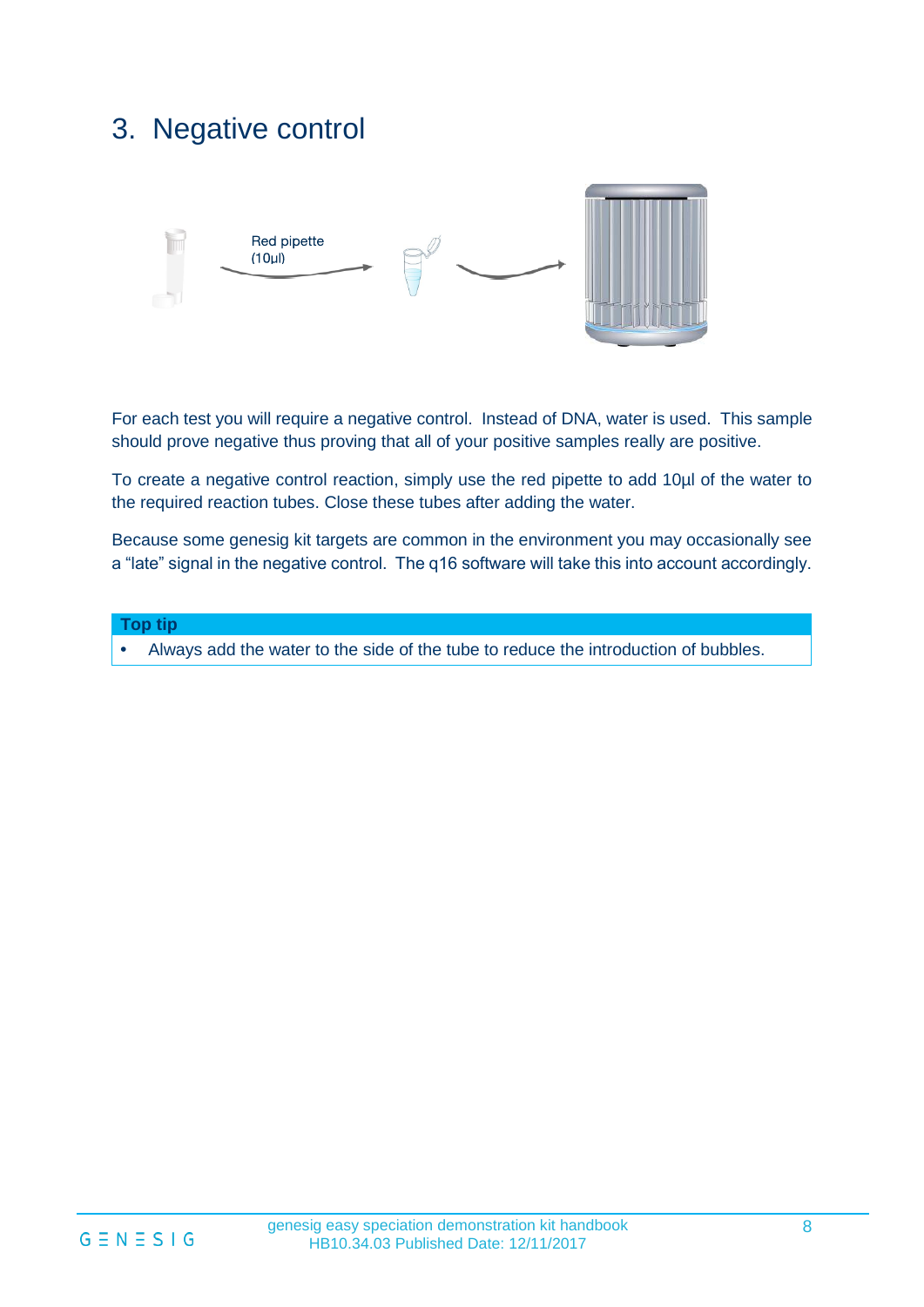### 4. Set up your test



Use the white pipette to transfer 200µl of template preparation buffer into each of the species test samples supplied (red lid). Cap and shake the tubes to mix. Leave to stand at room temperature for five minutes.



For each of the four test samples, use the red pipette to add 10µl of the demo species samples to the required reaction tubes. Always change pipette tips between samples.

#### Top tip

• Always add the DNA sample to the side of the tube to reduce the introduction of bubbles.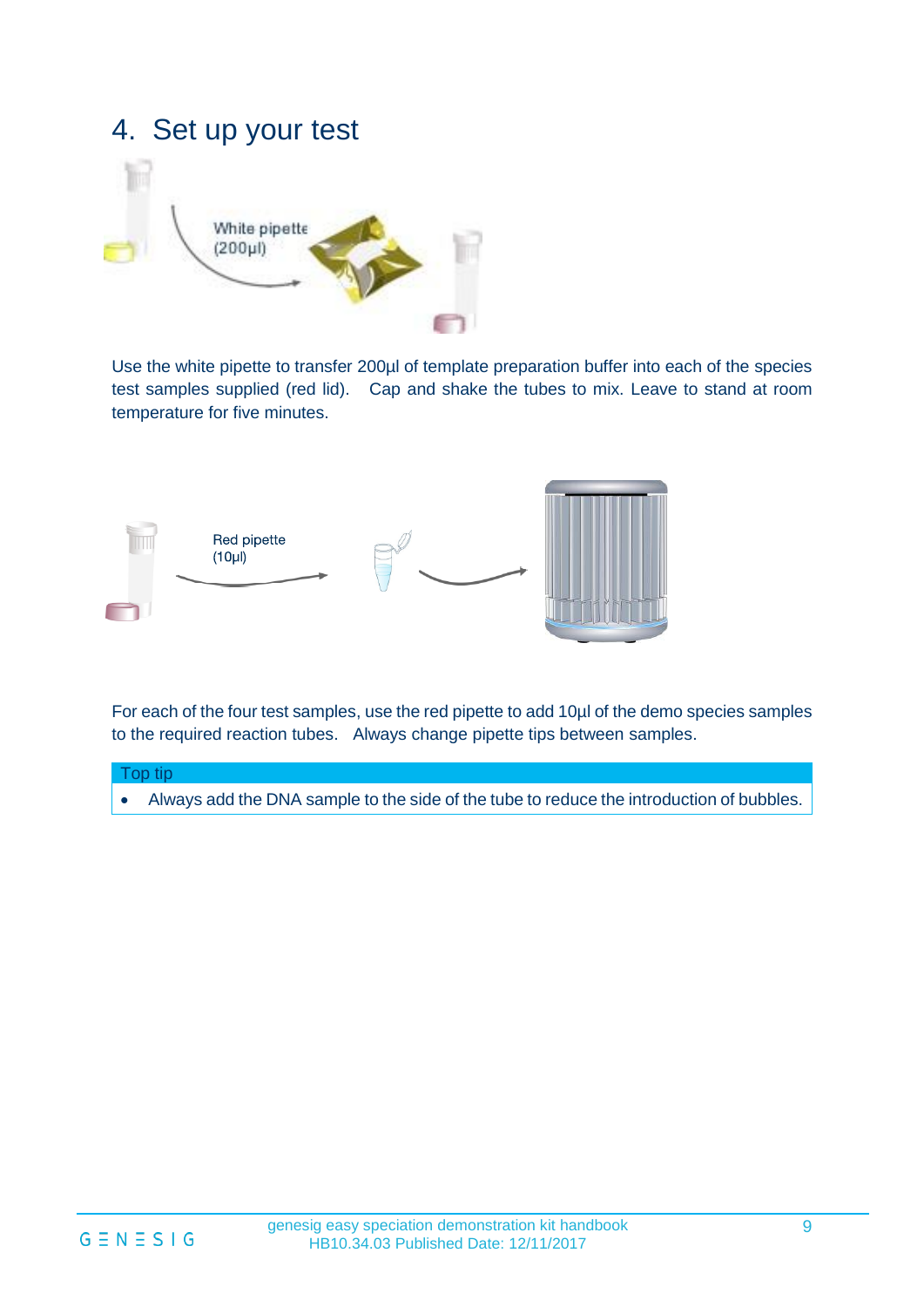### 5. Positive control



Use the white pipette to transfer 200μl of template resuspension buffer into the positive control template tube. Cap and shake tube to mix.

Each time you run a test you will require a positive control. This is a small portion of DNA from your species of interest. It serves two purposes:

1. It will always test positive, so it shows that everything is working as it should be. 2. The q16 software knows how much DNA is present in the positive control. It uses this information to internally calibrate every test. This is essential to give accurate information about the percentage of DNA in your sample that is from your species of interest.

To create a positive control reaction, simply use 10μl of the positive control instead of your DNA sample.



Take great care when setting up your positive control. The positive control template has the potential to give you a false positive signal in your other samples. Set positive controls up last after all other sample tubes are closed. Always change pipette tips between samples. You may even choose to set up positive controls in a separate room.

#### Top tip

• Always add the positive control to the side of the tube to reduce the introduction of bubbles.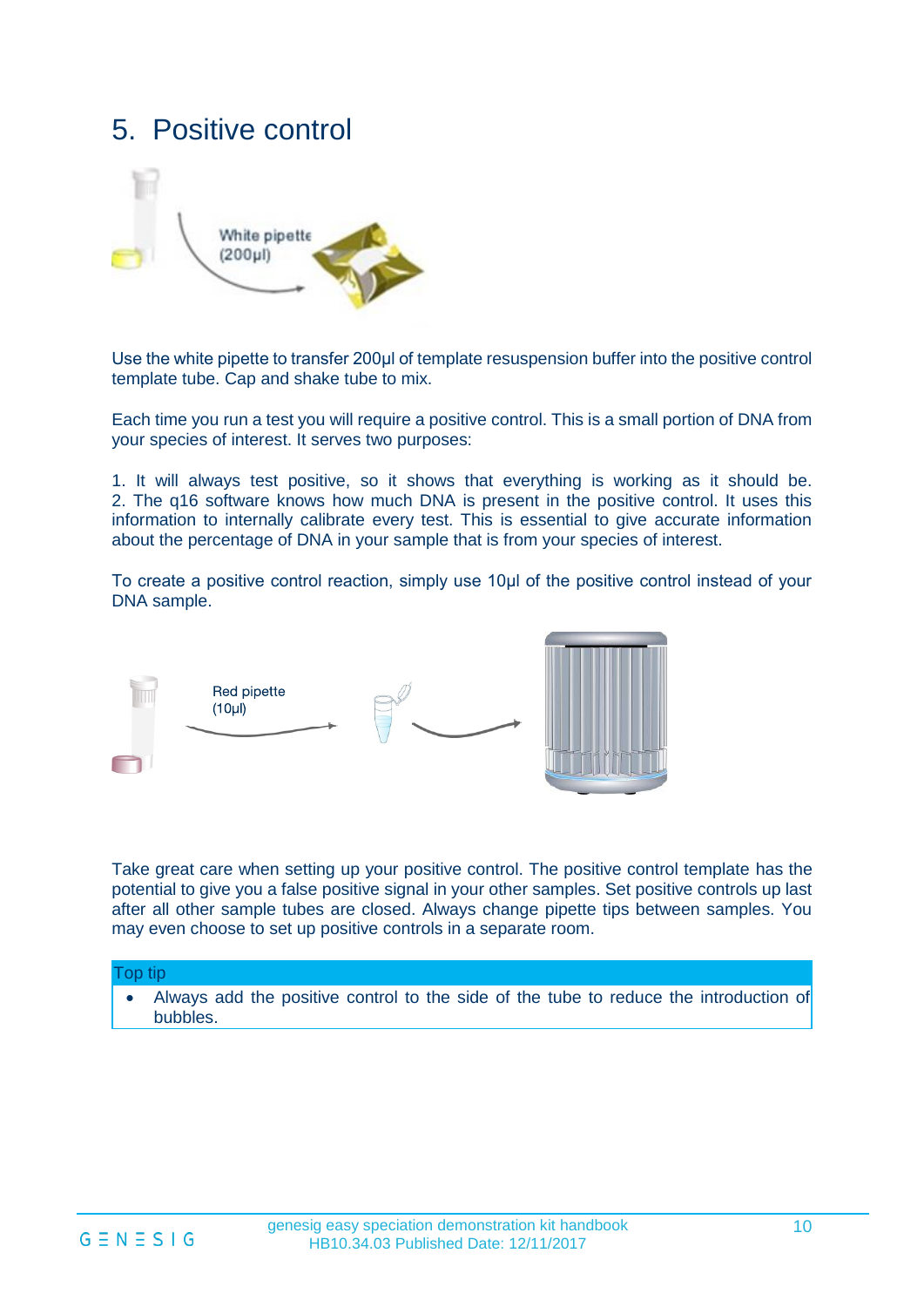## 6. Running the test

Open a new experiment and select "Species detection test". Use the sample section "+" sign to add 4 samples, edit sample names accordingly. Place the tubes into the correct positions in your q16 as defined by the software, this may include the positioning of empty tubes to ensure the q16 lid is balanced. The run can then be started

|                         | genesig q16 PCR software - 1.2                                       |                                   |                              |                                 | $\begin{array}{c c c c c c} \hline \multicolumn{3}{c }{\mathbf{0}} & \multicolumn{3}{c }{\mathbf{X}} \end{array}$ |
|-------------------------|----------------------------------------------------------------------|-----------------------------------|------------------------------|---------------------------------|-------------------------------------------------------------------------------------------------------------------|
|                         | Unsaved (New Experiment 2017-11-08 11:  <br><b>Open Experiments:</b> | R <sub>New</sub><br><b>C</b> Open | Save<br>Save As              | <b>C</b> Close<br>Configuration | $G \equiv N \equiv S \mid G$                                                                                      |
| Stages:                 | <b>Results</b><br>Setup                                              |                                   |                              |                                 |                                                                                                                   |
| <b>Notes</b>            |                                                                      | <b>Samples</b>                    |                              | <b>Tests</b>                    |                                                                                                                   |
|                         | <b>Name and Details</b>                                              | Color<br>Name                     | Note                         | Color<br>Name                   | Note                                                                                                              |
|                         | New Experiment 2017-11-08 11:09                                      | Sample 1                          | ⊕                            | Test 1                          | 유                                                                                                                 |
|                         | Kit type: genesig® Easy Speciation kit                               | Sample 2                          |                              |                                 |                                                                                                                   |
|                         | Instrument Id.:<br>Run Completion Time:                              | Sample 3                          | $\qquad \qquad \blacksquare$ |                                 | $\qquad \qquad \blacksquare$                                                                                      |
|                         |                                                                      | Sample 4                          |                              |                                 |                                                                                                                   |
| <b>Notes</b>            | $\blacktriangle$                                                     | Sample 5                          |                              |                                 |                                                                                                                   |
|                         |                                                                      |                                   | ♦                            |                                 | ♠                                                                                                                 |
|                         | $\boldsymbol{\mathrm{v}}$                                            |                                   | $\ddot{\phantom{1}}$         |                                 | $\ddot{\phantom{1}}$                                                                                              |
| <b>Well Contents</b>    |                                                                      |                                   |                              | Run                             |                                                                                                                   |
| Pos.                    | Test                                                                 | Sample                            |                              | <b>Run Status</b>               |                                                                                                                   |
| $\mathbf{1}$            | Test 1                                                               | <b>Negative Control</b>           | $\blacktriangle$             |                                 |                                                                                                                   |
| $\overline{2}$          | Test 1                                                               | <b>Positive Control</b>           |                              |                                 |                                                                                                                   |
| $\overline{\mathbf{3}}$ | Test 1                                                               | Sample 1                          |                              |                                 |                                                                                                                   |
| $\overline{4}$          | Test 1                                                               | Sample 2                          |                              | Show full log                   |                                                                                                                   |
| 5                       | Test 1                                                               | Sample 3                          |                              |                                 |                                                                                                                   |
| 6                       | Test 1                                                               | Sample 4                          |                              | <b>Run Control</b>              |                                                                                                                   |
| $\overline{7}$          | Test 1                                                               | Sample 5                          |                              |                                 |                                                                                                                   |
| 8                       |                                                                      |                                   |                              |                                 |                                                                                                                   |

#### **Top tip**

- **•** Before loading tubes into the q16, check for bubbles! Flick the bottom of the tubes to remove any bubbles that may have formed during the test setup.
- **•** Apply centrifugal force with a sharp wrist action to ensure all solution is at the bottom of the reaction tube.
- **•** When repeating a test, you can use a previous file as a template by clicking 'open' then selecting File name > Files of Type > Experiment file as template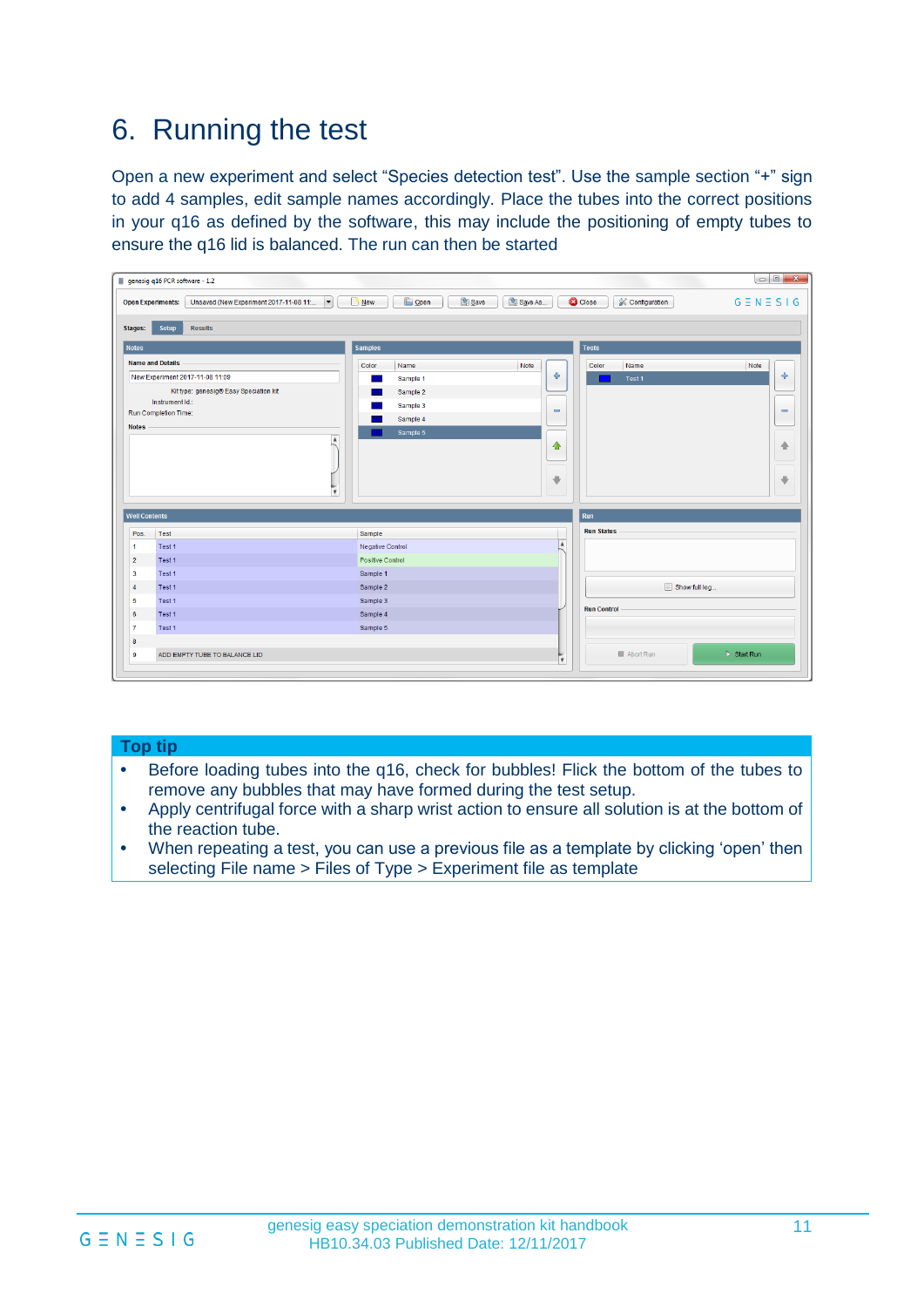# **What do my results mean?**

Analysis of your data is carried out automatically by the genesig q16. The following information is designed to help you fully understand a result or to troubleshoot:

### "Positive"

#### **Explanation**

Your sample has produced a positive result. Your target of interest is present, and you can use the reported quantity.

### "Negative"

#### **Explanation**

Your sample has produced a negative result. The target is not present in your sample.

### "Test contaminated"

#### **Explanation**

The negative control should be completely free of any DNA. If you see this error message it means that at some point during the setup, the negative control has been contaminated with DNA and has given a positive signal. This contamination has invalidated the test. The positive control and your test samples are both possible sources of contaminating DNA. The genesig q16 reaction tubes from previous runs will also contain very high amounts of DNA so it is important that these are carefully disposed of after the run is completed and NEVER OPENED. It may be the case that your kits have become contaminated which will lead to the same problem occurring repeatedly.

#### **Solutions**

1. Clean your working area using a commercial DNA remover solution to ensure the area is DNA free at the start of your run and re-run the test

2. If the problem persists then the kit has become contaminated and it will have to be discarded and replaced with a new kit. When you open the new kit, run a simple test to show that changing the kit has solved the problem. Prepare a test which includes only the positive control, the negative control and one 'mock sample'. For the 'mock sample' add water instead of any sample DNA. The result for the negative control and the mock sample should be negative indicating that contamination is no longer present.

#### **Preventive action**

An ideal lab set-up has a 'Clean area' where the test reagents are prepared and a 'sample area' where DNA samples and the positive control template are handled. The best workflow involves setting up all the test components (excluding the positive control template) in the clean area and then moving the tests to the sample area for sample and positive control addition. If this method is followed, then the kit components are always kept away from possible sources of contamination. For extra security the negative control can be completely prepared and sealed in the clean area. All work areas should be decontaminated regularly with DNA remover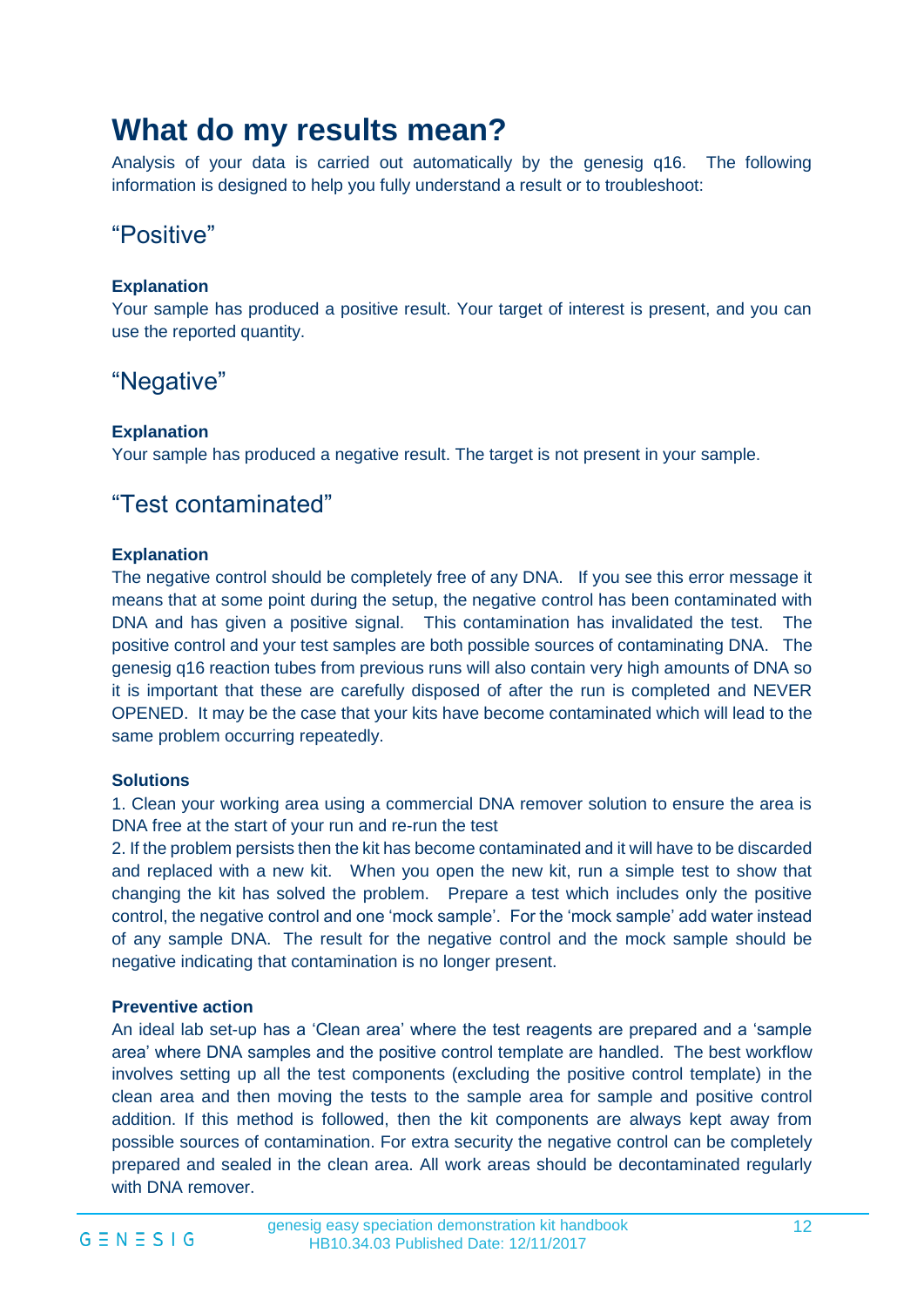### "Test failed"

#### **Explanation**

The test has failed because the positive control has not worked. The positive control is present to show that all aspects of the test are working correctly together. When this control test fails, the test as a whole is invalidated. This finding indicates that a problem has occurred in the reaction set-up part of the experiment and has nothing to do with sample preparation.

#### **Solutions**

1. Check the entire workflow and test set-up to look for any user errors, then repeat the test e.g. have the right colour pipettes and solutions been used with the correct tubes?

2. Ensure the positive and negative controls are inserted into the correct wells of your q16.

3. A component of the test may have 'gone off' due to handing errors, incorrect storage or exceeding the shelf life. When you open a new kit, run a simple test to show that changing the kit has solved the problem. Prepare a test which includes only the positive control, the negative control and one 'mock sample'. For the 'mock sample' add internal control template instead of any sample DNA. If the positive control works, the mock sample will now be called as a negative result.

### "Positive result lower than test sensitivity"

#### **Explanation**

The test is positive so if you are only interested in obtaining a 'present or absent' answer for your sample then your result is reliable. However, if the calculated percentage falls outside the accurate range for the test the exact percentage cannot accurately be calculated. Nonetheless a semi-quantitative result can be reported based on the "% sensitivity" column. e.g. If the "% sensitivity" is reported at "1%" then the sample can be reported as "positive test with less than 1% presence of species of interest". If you require more accurate information for your sample then proceed with the solutions below.

#### **Solutions**

1. A higher quality of sample containing more DNA will yield a more sensitive test. Try increasing the concentration of sample that is added to the sample prep solutions stage during the extraction.

2. If you cannot increase the amount of sample, check the sample preparation protocol to look for any user errors then repeat.

3. Poor quality samples can result from overloading the sample preparation protocol with too much starting material. Try reducing the amount of starting material then repeat.

### "Test failed and is contaminated"

#### **Explanation**

The positive control is indicating test failure, and the negative control is indicating test contamination. Please read the "Test failed" and "Test contamination" sections of this technical support handbook for a further explanation.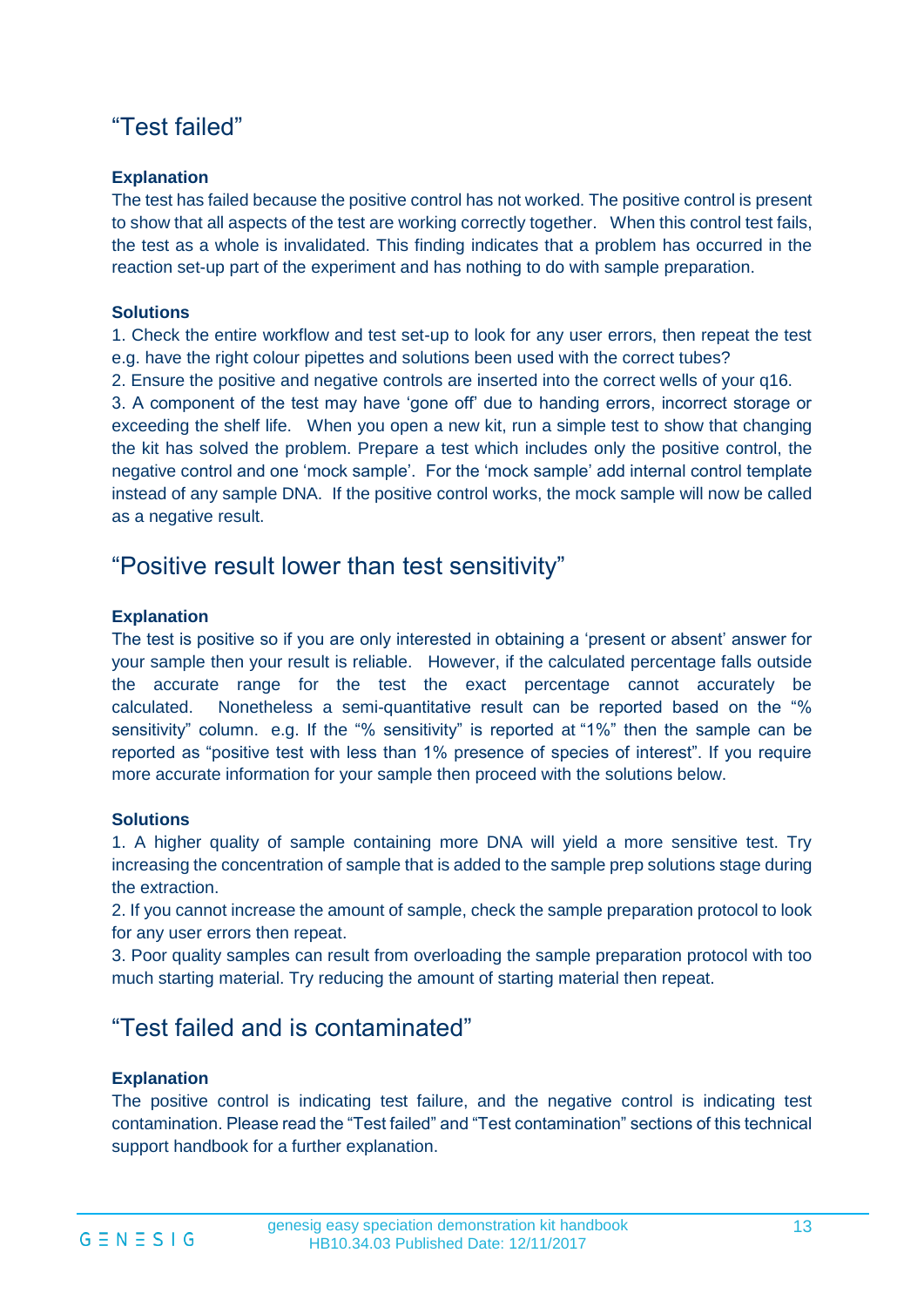#### **Solution**

1. For appropriate solutions, read both the "Test failed" and "Test contaminated" sections of this handbook.

### "Low level of universal target DNA"

#### **Explanation**

The test has failed because either the sample quality or quantity was too low. This has been identified by the universal target and may be caused by the sample having been compromised or a low amount of the universal target being present in the starting material. In either case the sample will not be fit for analysis.

#### **Solutions**

1. Try increasing the amount of sample that is added to the sample prep solution stage during the extraction.

2. If you cannot increase the amount of sample, check the sample preparation protocol to look for any user errors then repeat.

3. Poor quality samples can result from overloading the sample preparation protocol with too much starting material. Try reducing the amount of starting material then repeat.

### "Positive - Caution, low level of universal target DNA"

#### **Explanation**

The test is positive so if you are only interested in obtaining a 'present or absent' answer for your sample then your result is reliable. However, the quantification has failed because either the sample quality or quantity was too low. The signal produced by the universal target acts as an endogenous control, identifying the quantity of DNA in the sample from which the species percentage is calculated. In this case the total level of DNA was not high enough. This will occur if the sample quality has been compromised or if a low amount of universal target was present in the starting material.

#### **Solutions**

For appropriate solutions read the "Low level of universal target DNA" section of this handbook.